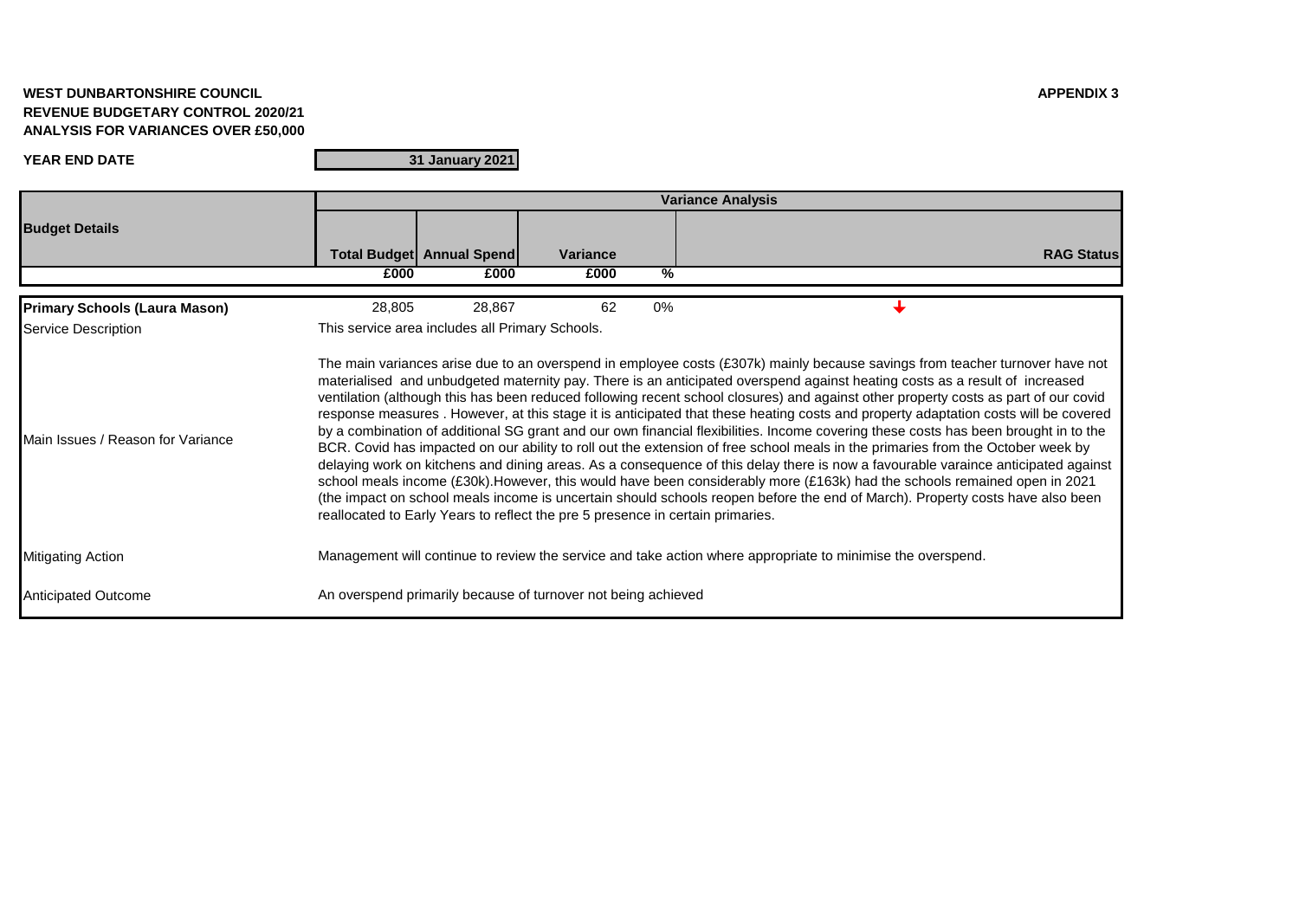## **WEST DUNBARTONSHIRE COUNCIL APPENDIX 3 REVENUE BUDGETARY CONTROL 2020/21 ANALYSIS FOR VARIANCES OVER £50,000**

**YEAR END DATE**

**31 January 2021**

|                                                 | <b>Variance Analysis</b>                                                                                                                                                                                                                                                                                                                                                                                                                                                                                                                                                                                                                                                                                                        |                                  |                 |    |                   |  |  |  |
|-------------------------------------------------|---------------------------------------------------------------------------------------------------------------------------------------------------------------------------------------------------------------------------------------------------------------------------------------------------------------------------------------------------------------------------------------------------------------------------------------------------------------------------------------------------------------------------------------------------------------------------------------------------------------------------------------------------------------------------------------------------------------------------------|----------------------------------|-----------------|----|-------------------|--|--|--|
| <b>Budget Details</b>                           |                                                                                                                                                                                                                                                                                                                                                                                                                                                                                                                                                                                                                                                                                                                                 |                                  |                 |    |                   |  |  |  |
|                                                 |                                                                                                                                                                                                                                                                                                                                                                                                                                                                                                                                                                                                                                                                                                                                 | <b>Total Budget Annual Spend</b> | <b>Variance</b> |    | <b>RAG Status</b> |  |  |  |
|                                                 | £000                                                                                                                                                                                                                                                                                                                                                                                                                                                                                                                                                                                                                                                                                                                            | £000                             | £000            | %  |                   |  |  |  |
|                                                 |                                                                                                                                                                                                                                                                                                                                                                                                                                                                                                                                                                                                                                                                                                                                 |                                  |                 |    |                   |  |  |  |
| <b>Secondary Schools (Laura Mason)</b>          | 28,917                                                                                                                                                                                                                                                                                                                                                                                                                                                                                                                                                                                                                                                                                                                          | 29,226                           | 309             | 1% |                   |  |  |  |
| Service Description                             | This service area includes all Secondary Schools.                                                                                                                                                                                                                                                                                                                                                                                                                                                                                                                                                                                                                                                                               |                                  |                 |    |                   |  |  |  |
| Main Issues / Reason for Variance               | Savings from teacher turnover have not materialised. There is an anticipated overspend against heating costs as a result of<br>increased ventilation and against other property costs as part of our covid response measures. However, at this stage it is<br>anticipated that these heating costs and property adaptation costs will be covered by a combination of additional SG grant and our<br>own financial flexibilities. With the closure of schools it is now anticipated that income from school meals will be £89k adverse<br>(again the impact on school meals income from any partial reopening of schools before the end of March is uncertain).                                                                  |                                  |                 |    |                   |  |  |  |
| <b>Mitigating Action</b>                        | Management will continue to review the service and take action where appropriate to minimise the overspend.                                                                                                                                                                                                                                                                                                                                                                                                                                                                                                                                                                                                                     |                                  |                 |    |                   |  |  |  |
| <b>Anticipated Outcome</b>                      | An overspend primarily because of turnover not being achieved                                                                                                                                                                                                                                                                                                                                                                                                                                                                                                                                                                                                                                                                   |                                  |                 |    |                   |  |  |  |
|                                                 |                                                                                                                                                                                                                                                                                                                                                                                                                                                                                                                                                                                                                                                                                                                                 |                                  |                 |    |                   |  |  |  |
| <b>Additional Support Needs (Claire Cusick)</b> | 16,501                                                                                                                                                                                                                                                                                                                                                                                                                                                                                                                                                                                                                                                                                                                          | 16,848                           | 347             | 2% |                   |  |  |  |
| Service Description                             | This service area covers all ASN Services.                                                                                                                                                                                                                                                                                                                                                                                                                                                                                                                                                                                                                                                                                      |                                  |                 |    |                   |  |  |  |
| Main Issues / Reason for Variance               | Payments to Other Bodies are currently overspent due to more children being placed within residential placements as a result of<br>the more demanding nature of their educational requirements. Residential placements are demand-led and can fluctuate<br>throughout the year. However, at present the number of placements is up almost 11% on last year and the average cost is up<br>almost 10%. Most of the overspend on residential (about 65%) is attributable to covid - either in delays to childrens' hearings or<br>preventing engagement with parents prior to their departure from residential placements. The remainder of the overall variance is<br>attributable to budgeted staff turnover not being realised. |                                  |                 |    |                   |  |  |  |
| <b>Mitigating Action</b>                        | The requirement for Residential Placements are demand-led services and decisions are taken jointly with HSCP following an<br>assessment of the best option for all concerned. However, the actual usage throughout the year will be reviewed regularly to<br>identify where there is scope to reduce the number of placements.                                                                                                                                                                                                                                                                                                                                                                                                  |                                  |                 |    |                   |  |  |  |
| <b>Anticipated Outcome</b>                      | If current levels of demand continue then it is anticipated that the Residential budgets will overspend. Staff turnover is unlikely to<br>be achieved.                                                                                                                                                                                                                                                                                                                                                                                                                                                                                                                                                                          |                                  |                 |    |                   |  |  |  |